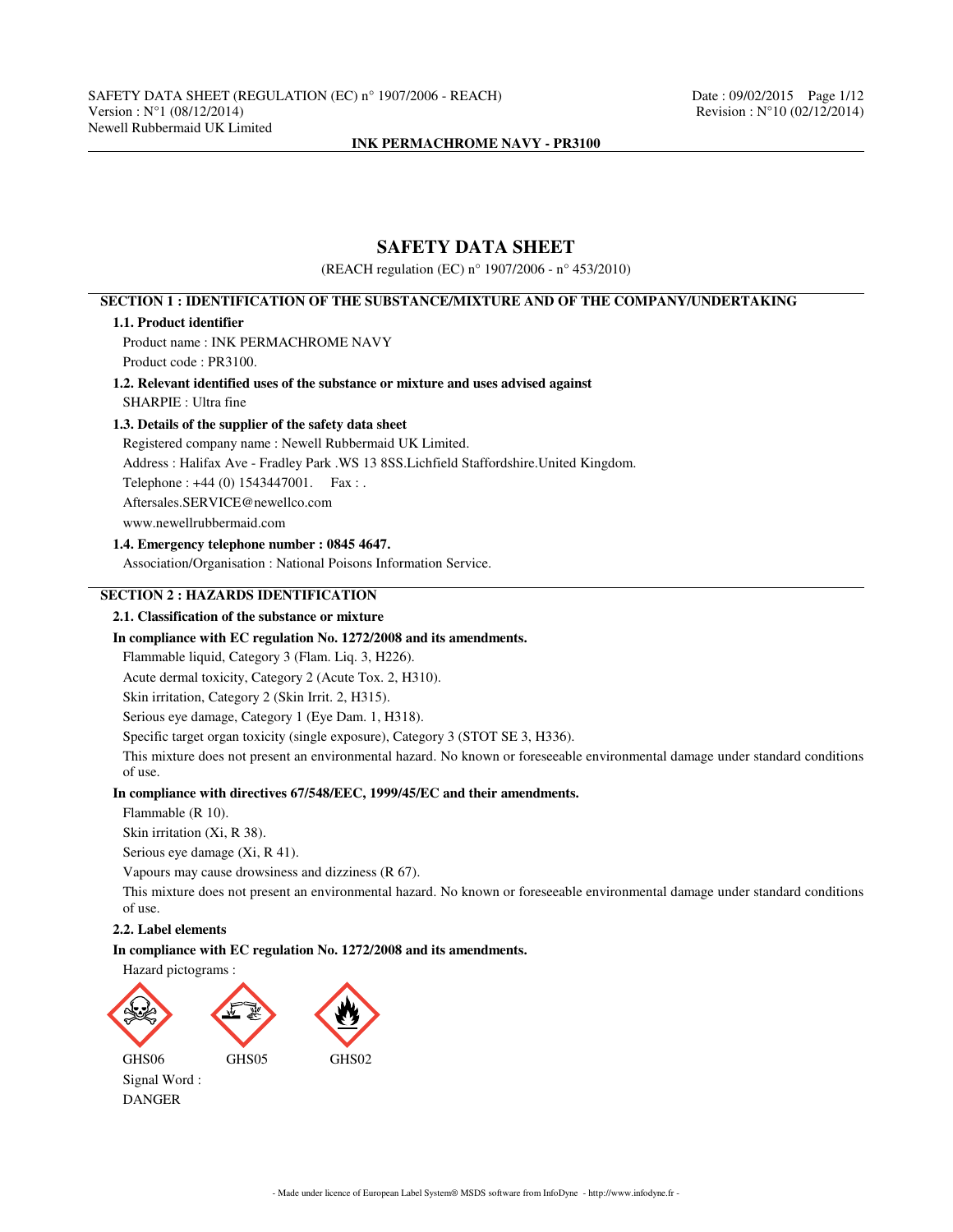# SAFETY DATA SHEET (REGULATION (EC) n° 1907/2006 - REACH) Date : 09/02/2015 Page 2/12<br>Version : N°1 (08/12/2014) Revision : N°10 (02/12/2014) Newell Rubbermaid UK Limited

### **INK PERMACHROME NAVY - PR3100**

| Product identifiers :                   |                                                                                                                                     |  |  |  |  |  |
|-----------------------------------------|-------------------------------------------------------------------------------------------------------------------------------------|--|--|--|--|--|
| 603-003-00-0                            | PROPAN-1-OL                                                                                                                         |  |  |  |  |  |
| 603-004-00-6                            | N-BUTANOL                                                                                                                           |  |  |  |  |  |
| EC 206-056-4                            | BIS(2-ETHYLHEXYL)HYDROGEN PHOSPHATE                                                                                                 |  |  |  |  |  |
| Additional labeling:                    |                                                                                                                                     |  |  |  |  |  |
| Hazard statements:                      |                                                                                                                                     |  |  |  |  |  |
| H <sub>226</sub>                        | Flammable liquid and vapour.                                                                                                        |  |  |  |  |  |
| H <sub>310</sub>                        | Fatal in contact with skin.                                                                                                         |  |  |  |  |  |
| H315                                    | Causes skin irritation.                                                                                                             |  |  |  |  |  |
| H318                                    | Causes serious eye damage.                                                                                                          |  |  |  |  |  |
| H <sub>336</sub>                        | May cause drowsiness or dizziness.                                                                                                  |  |  |  |  |  |
| Precautionary statements - General :    |                                                                                                                                     |  |  |  |  |  |
| P <sub>10</sub> 1                       | If medical advice is needed, have product container or label at hand.                                                               |  |  |  |  |  |
| P <sub>102</sub>                        | Keep out of reach of children.                                                                                                      |  |  |  |  |  |
| Precautionary statements - Prevention : |                                                                                                                                     |  |  |  |  |  |
| P <sub>2</sub> 10                       | Keep away from heat, hot surfaces, sparks, open flames and other ignition sources. No<br>smoking.                                   |  |  |  |  |  |
| P <sub>240</sub>                        | Ground/bond container and receiving equipment.                                                                                      |  |  |  |  |  |
| P <sub>261</sub>                        | Avoid breathing dust/fume/gas/mist/vapours/spray.                                                                                   |  |  |  |  |  |
| P <sub>262</sub>                        | Do not get in eyes, on skin, or on clothing.                                                                                        |  |  |  |  |  |
| P <sub>264</sub>                        | Wash  thoroughly after handling.                                                                                                    |  |  |  |  |  |
| P <sub>270</sub>                        | Do no eat, drink or smoke when using this product.                                                                                  |  |  |  |  |  |
| P <sub>271</sub>                        | Use only outdoors or in a well-ventilated area.                                                                                     |  |  |  |  |  |
| P <sub>280</sub>                        | Wear protective gloves/protective clothing/eye protection/face protection.                                                          |  |  |  |  |  |
| Precautionary statements - Response :   |                                                                                                                                     |  |  |  |  |  |
| $P302 + P352$                           | IF ON SKIN: Wash with plenty of water/                                                                                              |  |  |  |  |  |
| $P305 + P351 + P338$                    | IF IN EYES: Rinse cautiously with water for several minutes. Remove contact lenses, if<br>present and easy to do. Continue rinsing. |  |  |  |  |  |
| P310                                    | Immediately call a POISON CENTER/doctor/                                                                                            |  |  |  |  |  |
| P312                                    | Call a POISON CENTER/doctor//if you feel unwell.                                                                                    |  |  |  |  |  |
| P321                                    | Specific treatment (see  on this label).                                                                                            |  |  |  |  |  |
| $P361 + P364$                           | Take off immediately all contaminated clothing and wash it before reuse.                                                            |  |  |  |  |  |
| $P362 + P364$                           | Take off contaminated clothing and wash it before reuse.                                                                            |  |  |  |  |  |
| $P370 + P378$                           | In case of fire: Use to extinguish.                                                                                                 |  |  |  |  |  |
| Precautionary statements - Storage :    |                                                                                                                                     |  |  |  |  |  |
| $P403 + P233$                           | Store in a well-ventilated place. Keep container tightly closed.                                                                    |  |  |  |  |  |
| $P403 + P235$                           | Store in a well-ventilated place. Keep cool.                                                                                        |  |  |  |  |  |
| P <sub>405</sub>                        | Store locked up.                                                                                                                    |  |  |  |  |  |
| Precautionary statements - Disposal :   |                                                                                                                                     |  |  |  |  |  |
| P501                                    | Dispose of contents/container to                                                                                                    |  |  |  |  |  |
|                                         |                                                                                                                                     |  |  |  |  |  |

# **2.3. Other hazards**

The mixture does not contain substances classified as 'Substances of Very High Concern' (SVHC) >= 0.1% published by the European CHemicals Agency (ECHA) under article 57 of REACH: http://echa.europa.eu/fr/candidate-list-table

The mixture satisfies neither the PBT nor the vPvB criteria for mixtures in accordance with annexe XIII of the REACH regulations EC 1907/2006.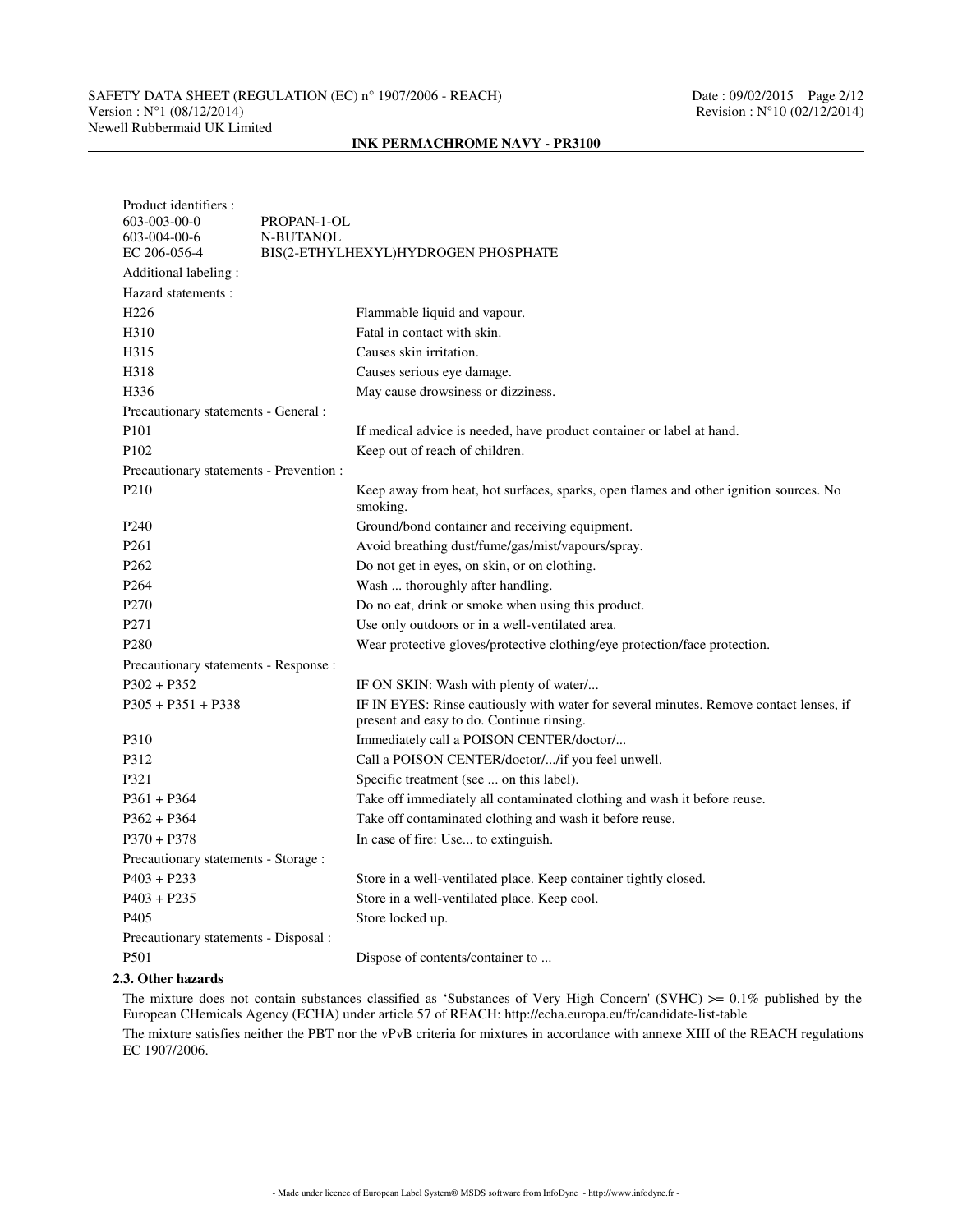# **SECTION 3 : COMPOSITION/INFORMATION ON INGREDIENTS**

# **3.2. Mixtures**

| <b>Composition:</b> |  |
|---------------------|--|

| $\%$               |
|--------------------|
|                    |
| $25 \le x \% < 50$ |
|                    |
|                    |
|                    |
|                    |
| $10 \le x \% < 25$ |
|                    |
|                    |
|                    |
|                    |
|                    |
|                    |
|                    |
| $10 \le x \% < 25$ |
|                    |
|                    |
|                    |
|                    |
| $0 \le x \% < 2.5$ |
|                    |
|                    |
|                    |
|                    |
|                    |

# **Information on ingredients :**

[1] Substance for which maximum workplace exposure limits are available.

# **SECTION 4 : FIRST AID MEASURES**

As a general rule, in case of doubt or if symptoms persist, always call a doctor.

NEVER induce swallowing by an unconscious person.

# **4.1. Description of first aid measures**

### **In the event of exposure by inhalation :**

In the event of massive inhalation, remove the person exposed to fresh air. Keep warm and at rest.

If the person is unconscious, place in recovery position. Notify a doctor in all events, to ascertain whether observation and supportive hospital care will be necessary.

If breathing is irregular or has stopped, effect mouth-to-mouth resuscitation and call a doctor.

### **In the event of splashes or contact with eyes :**

Wash thoroughly with soft, clean water for 15 minutes holding the eyelids open.

Regardless of the initial state, refer the patient to an ophthalmologist and show him the label.

# **In the event of splashes or contact with skin :**

Remove contaminated clothing and wash the skin thoroughly with soap and water or a recognised cleaner.

Remove any soiled or splashed clothing immediately.

Watch out for any remaining product between skin and clothing, watches, shoes, etc.

If the contaminated area is widespread and/or there is damage to the skin, a doctor must be consulted or the patient transferred to hospital.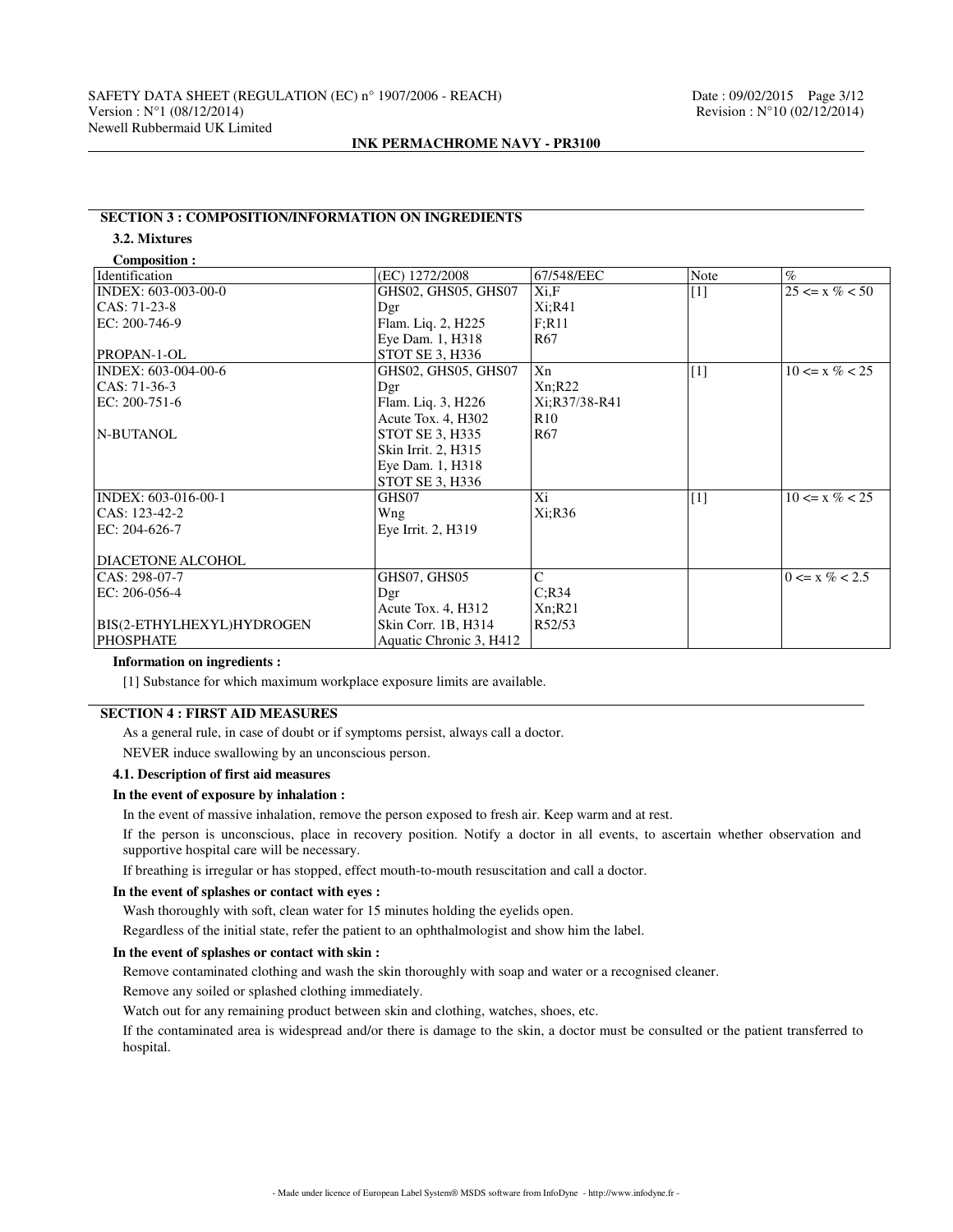### **In the event of swallowing :**

Do not give the patient anything orally.

In the event of swallowing, if the quantity is small (no more than one mouthful), rinse the mouth with water and consult a doctor.

Keep the person exposed at rest. Do not force vomiting.

Seek medical attention immediately, showing the label.

If swallowed accidentally, call a doctor to ascertain whether observation and hospital care will be necessary. Show the label.

# **4.2. Most important symptoms and effects, both acute and delayed**

No data available.

### **4.3. Indication of any immediate medical attention and special treatment needed** No data available.

# **SECTION 5 : FIREFIGHTING MEASURES**

#### Flammable.

Chemical powders, carbon dioxide and other extinguishing gas are suitable for small fires.

# **5.1. Extinguishing media**

Keep packages near the fire cool, to prevent pressurised containers from bursting.

### **Suitable methods of extinction**

In the event of a fire, use :

- sprayed water or water mist
- water with AFFF (Aqueous Film Forming Foam) additive
- halon
- foam
- multipurpose ABC powder
- BC powder
- carbon dioxide (CO2)

Prevent the effluent of fire-fighting measures from entering drains or waterways.

### **Unsuitable methods of extinction**

In the event of a fire, do not use :

- water jet

# **5.2. Special hazards arising from the substance or mixture**

A fire will often produce a thick black smoke. Exposure to decomposition products may be hazardous to health.

Do not breathe in smoke.

In the event of a fire, the following may be formed :

- carbon monoxide (CO)
- carbon dioxide (CO2)

### **5.3. Advice for firefighters**

Fire-fighting personnel are to be equipped with autonomous insulating breathing apparatus.

# **SECTION 6 : ACCIDENTAL RELEASE MEASURES**

# **6.1. Personal precautions, protective equipment and emergency procedures**

Consult the safety measures listed under headings 7 and 8.

#### **For non first aid worker**

Because of the organic solvents contained in the mixture, eliminate sources of ignition and ventilate the area.

Avoid inhaling the vapors.

Avoid any contact with the skin and eyes.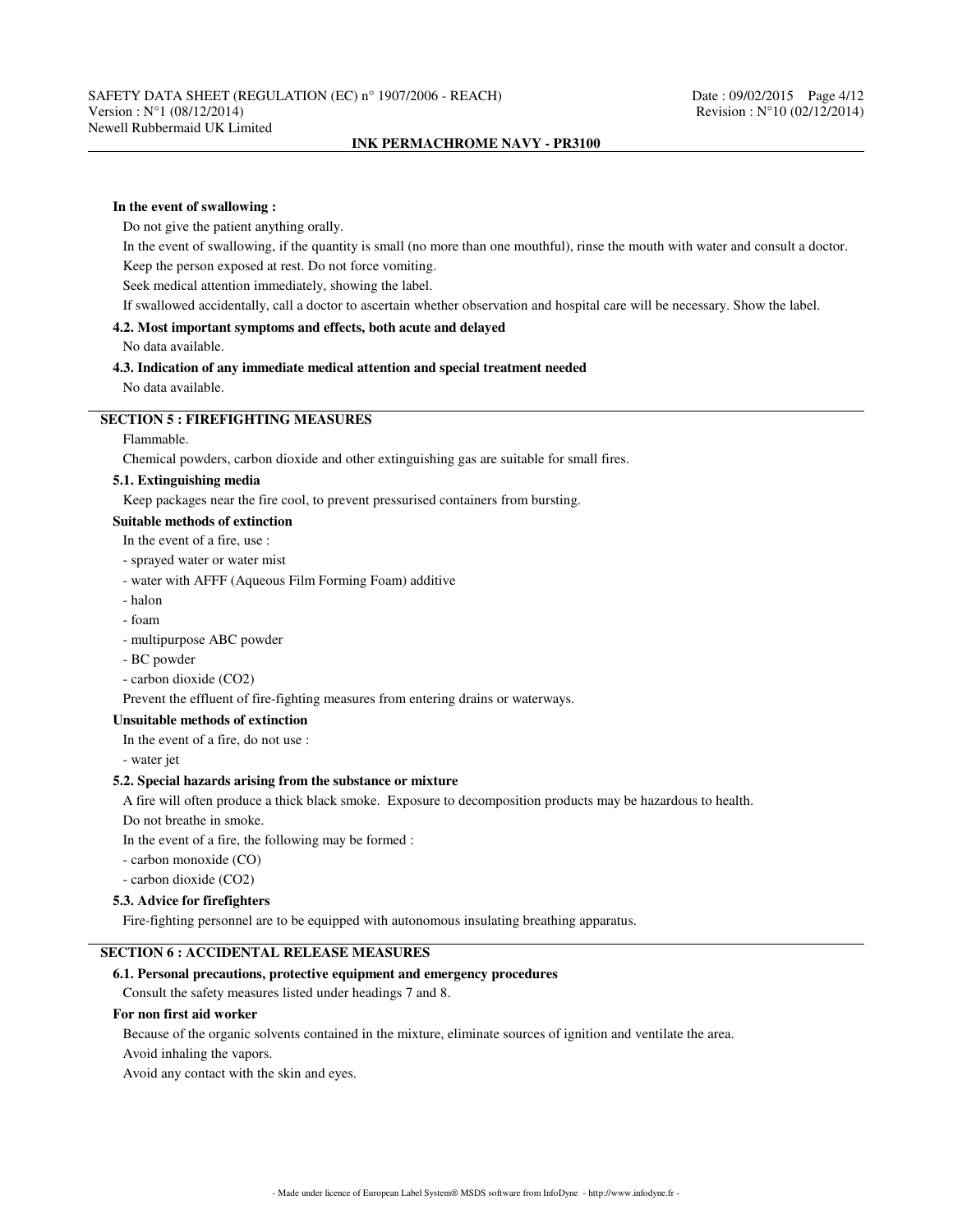If a large quantity has been spilt, evacuate all personnel and only allow intervention by trained operators equipped with safety apparatus.

#### **For first aid worker**

First aid workers will be equipped with suitable personal protective equipment (See section 8).

#### **6.2. Environmental precautions**

Contain and control the leaks or spills with non-combustible absorbent materials such as sand, earth, vermiculite, diatomaceous earth in drums for waste disposal.

Prevent any material from entering drains or waterways.

### **6.3. Methods and material for containment and cleaning up**

Clean preferably with a detergent, do not use solvents.

### **6.4. Reference to other sections**

No data available.

# **SECTION 7 : HANDLING AND STORAGE**

Requirements relating to storage premises apply to all facilities where the mixture is handled.

#### **7.1. Precautions for safe handling**

Always wash hands after handling.

Remove and wash contaminated clothing before re-using.

Ensure that there is adequate ventilation, especially in confined areas.

Emergency showers and eye wash stations will be required in facilities where the mixture is handled constantly.

#### **Fire prevention :**

Handle in well-ventilated areas.

Vapours are heavier than air. They can spread along the ground and form mixtures that are explosive with air.

Prevent the formation of flammable or explosive concentrations in air and avoid vapor concentrations higher than the occupational exposure limits.

Prevent the accumulation of electrostatic charges with connections to earth.

The mixture can become electrostatically charged : always earth during decanting operations. Wear antistatic shoes and clothing and floors should be electrically conductive.

Use the mixture in premises free of naked flames or other sources of ignition and ensure that electrical equipment is suitably protected.

Keep packages tightly closed and away from sources of heat, sparks and naked flames.

Do not use tools which may produce sparks. Do not smoke.

Prevent access by unauthorised personnel.

### **Recommended equipment and procedures :**

For personal protection, see section 8.

Observe precautions stated on label and also industrial safety regulations.

Avoid inhaling vapors.

Avoid inhaling vapors. Carry out any industrial operation which may give rise to this in a sealed apparatus.

Provide vapor extraction at the emission source and also general ventilation of the premises.

Also provide breathing apparatus for certain short tasks of an exceptional nature and for emergency interventions.

In all cases, recover emissions at source.

Avoid skin and eye contact with this mixture at all times.

Avoid exposure - obtain special instructions before use.

Packages which have been opened must be reclosed carefully and stored in an upright position.

### **Prohibited equipment and procedures :**

No smoking, eating or drinking in areas where the mixture is used.

**7.2. Conditions for safe storage, including any incompatibilities**

No data available.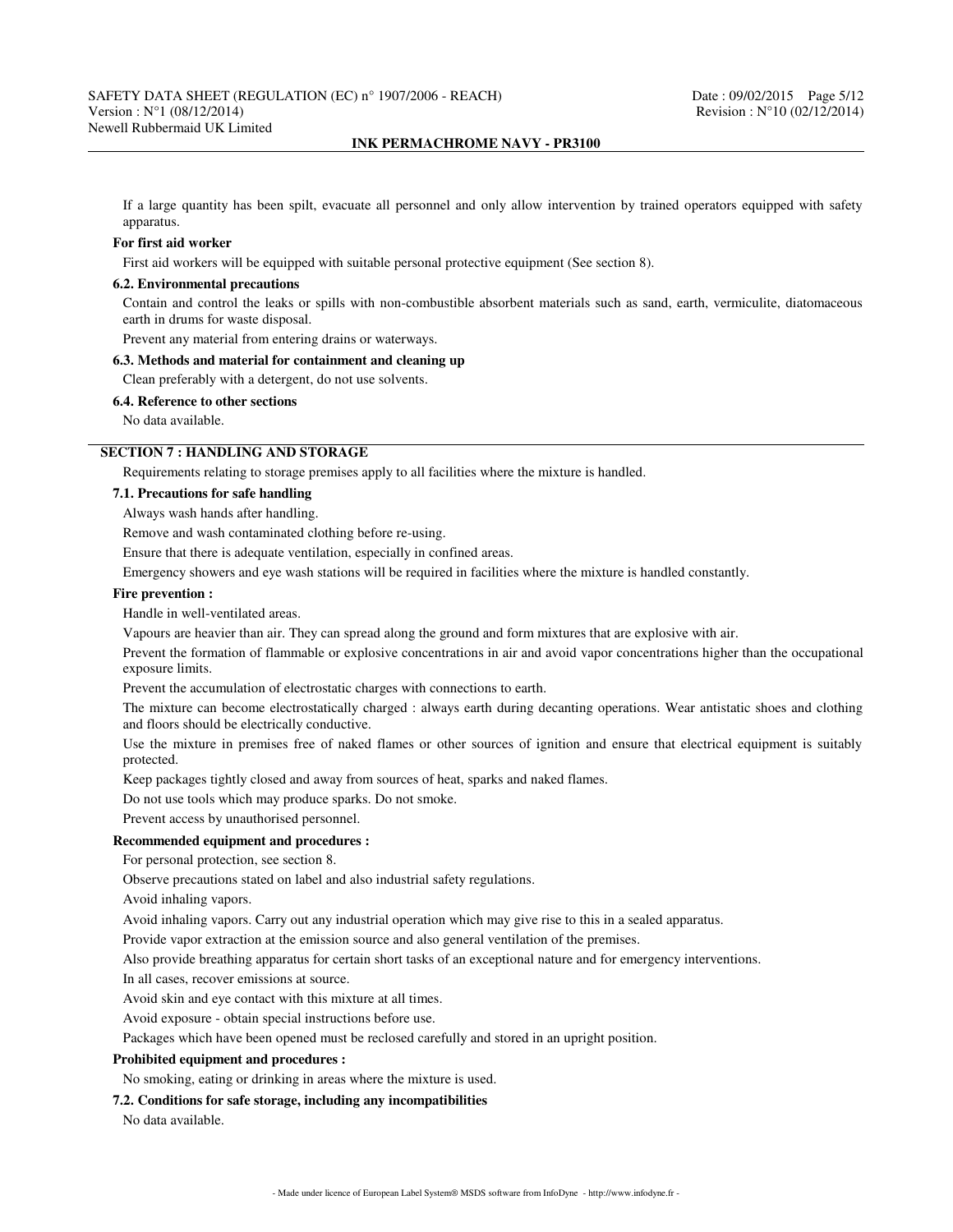#### **Storage**

Keep out of reach of children.

Keep the container tightly closed in a dry, well-ventilated place.

Keep away from all sources of ignition - do not smoke.

Keep well away from all sources of ignition, heat and direct sunlight.

Avoid accumulation of electrostatic charges.

The floor must be impermeable and form a collecting basin so that, in the event of an accidental spillage, the liquid cannot spread beyond this area.

# **Packaging**

Always keep in packaging made of an identical material to the original.

**7.3. Specific end use(s)**

No data available.

# **SECTION 8 : EXPOSURE CONTROLS/PERSONAL PROTECTION**

### **8.1. Control parameters**

### **Occupational exposure limits :**

- ACGIH TLV (American Conference of Governmental Industrial Hygienists, Threshold Limit Values, 2010) :

| <b>CAS</b>                                               | TWA :                | STEL:                     | Ceiling: | Definition :         | Criteria:  |         |
|----------------------------------------------------------|----------------------|---------------------------|----------|----------------------|------------|---------|
| $71 - 23 - 8$                                            | $200$ ppm            | $400$ ppm                 |          |                      |            |         |
| $71-36-3$                                                | $20$ ppm             |                           |          |                      |            |         |
| 123-42-2                                                 | $50$ ppm             |                           |          |                      |            |         |
| - Germany - AGW (BAuA - TRGS 900, 21/06/2010) :          |                      |                           |          |                      |            |         |
| <b>CAS</b>                                               | VME:                 | VME :                     | Excess   | <b>Notes</b>         |            |         |
| $71-36-3$                                                | $100 \text{ ml/m}$ 3 | $310 \text{ mg/m}$        | 1(I)     | DFG, Y               |            |         |
| 123-42-2                                                 | $20 \text{ ml/m}$ 3  | $96 \text{ mg/m}$         | 2(I)     | DFG, H               |            |         |
| - France (INRS - ED984 : 2008) :                         |                      |                           |          |                      |            |         |
|                                                          |                      |                           |          |                      |            |         |
| <b>CAS</b>                                               | $VME-ppm$ :          | $VME-mg/m3$ : $VLE-ppm$ : |          | $VLE-mg/m3$ : Notes: |            | TMP No: |
| $71 - 23 - 8$                                            | 200                  | 500                       |          |                      |            | 84      |
| $71-36-3$                                                |                      |                           | 50       | 150                  |            | 84      |
| 123-42-2                                                 | 50                   | 240                       |          |                      |            | 84      |
| - UK / WEL (Workplace exposure limits, EH40/2005, 2007): |                      |                           |          |                      |            |         |
| <b>CAS</b>                                               | TWA :                | STEL:                     | Ceiling: | Definition :         | Criteria : |         |
| $71 - 23 - 8$                                            | $200$ ppm            | $250$ ppm                 |          |                      |            |         |
| $71-36-3$                                                |                      | $50$ ppm                  |          |                      |            |         |

### **8.2. Exposure controls**

# **Personal protection measures, such as personal protective equipment**

Use personal protective equipment that is clean and has been properly maintained.

Store personal protective equipment in a clean place, away from the work area.

Never eat, drink or smoke during use. Remove and wash contaminated clothing before re-using. Ensure that there is adequate ventilation, especially in confined areas.

# **- Eye / face protection**

Avoid contact with eyes.

Use eye protectors designed to protect against liquid splashes

Before handling, wear safety goggles with protective sides accordance with standard EN166.

In the event of high danger, protect the face with a face shield.

Prescription glasses are not considered as protection.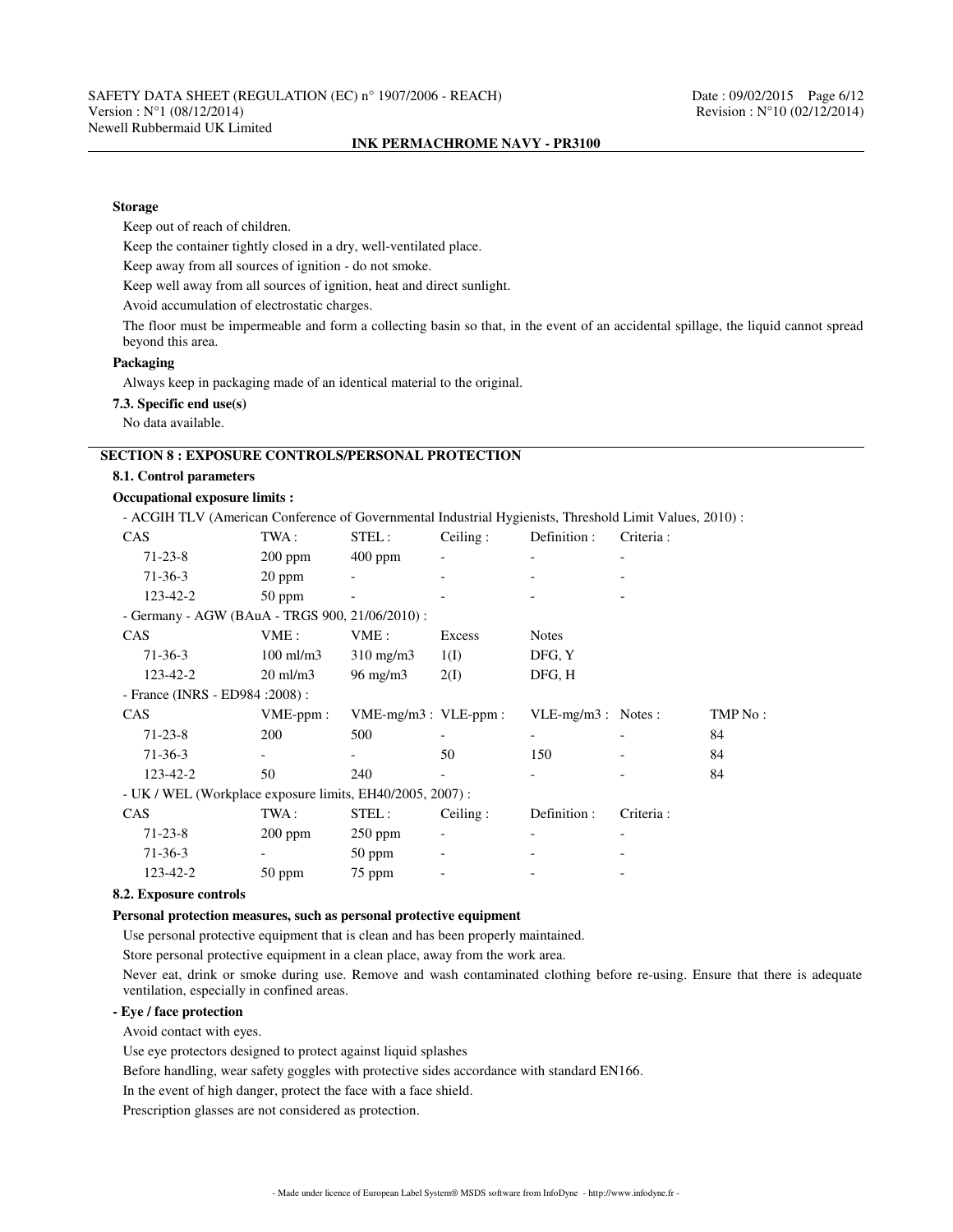Individuals wearing contact lenses should wear prescription glasses during work where they may be exposed to irritant vapours. Provide eyewash stations in facilities where the product is handled constantly.

### **- Hand protection**

Use suitable protective gloves that are resistant to chemical agents in accordance with standard EN374.

Gloves must be selected according to the application and duration of use at the workstation.

Protective gloves need to be selected according to their suitability for the workstation in question : other chemical products that may be handled, necessary physical protections (cutting, pricking, heat protection), level of dexterity required.

Type of gloves recommended :

- Nitrile rubber (butadiene-acrylonitrile copolymer rubber (NBR))

Recommended properties :

- Impervious gloves in accordance with standard EN374

### **- Body protection**

Avoid skin contact.

Wear suitable protective clothing.

Suitable type of protective clothing :

In the event of substantial spatter, wear liquid-tight protective clothing against chemical risks (type 3) in accordance with EN14605 to prevent skin contact.

In the event of a risk of splashing, wear protective clothing against chemical risks (type 6) in accordance with EN13034 to prevent skin contact.

Wear suitable protective clothing, in particular overalls and boots. These items must be kept in good condition and cleaned after use.

Work clothing worn by personnel shall be laundered regularly.

After contact with the product, all parts of the body that have been soiled must be washed.

# **- Respiratory protection**

Avoid breathing vapours.

If the ventilation is insufficient, wear appropriate breathing apparatus.

When workers are confronted with concentrations that are above occupational exposure limits, they must wear a suitable, approved, respiratory protection device.

Anti-gas and vapour filter(s) (Combined filters) in accordance with standard EN14387 :

- A1 (Brown)

# **SECTION 9 : PHYSICAL AND CHEMICAL PROPERTIES**

# **9.1. Information on basic physical and chemical properties**

| <b>General information:</b>                            |                |  |  |
|--------------------------------------------------------|----------------|--|--|
| Physical state:                                        | Fluid liquid.  |  |  |
| Important health, safety and environmental information |                |  |  |
| pH:                                                    | Not relevant.  |  |  |
| Boiling point/boiling range:                           | Not specified. |  |  |
| Flash Point:                                           | $28.00 °C$ .   |  |  |
| Explosive properties, lower explosivity limit $(\%)$ : | 2.2 Vol. $%$   |  |  |
| Explosive properties, upper explosivity limit $(\%)$ : | 14 Vol. $%$    |  |  |
| Vapour pressure $(50^{\circ}C)$ :                      | Not relevant.  |  |  |
| Density:                                               | Not stated.    |  |  |
| Water solubility:                                      | Insoluble.     |  |  |
| Melting point/melting range :                          | Not specified. |  |  |
| Self-ignition temperature :                            | Not specified. |  |  |
| Decomposition point/decomposition range :              | Not specified. |  |  |
|                                                        |                |  |  |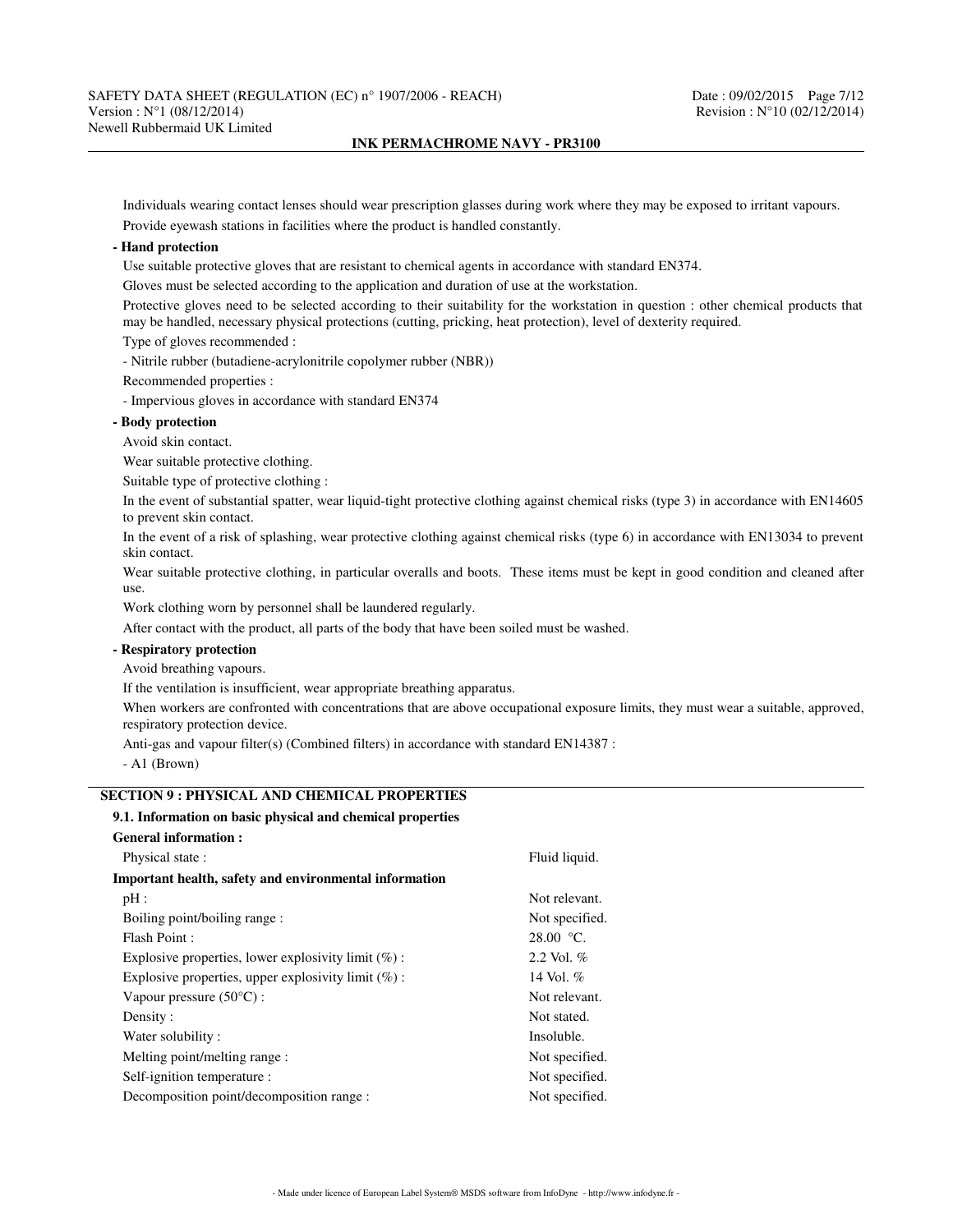# **9.2. Other information**

No data available.

# **SECTION 10 : STABILITY AND REACTIVITY**

### **10.1. Reactivity**

No data available.

### **10.2. Chemical stability**

This mixture is stable under the recommended handling and storage conditions in section 7.

#### **10.3. Possibility of hazardous reactions**

When exposed to high temperatures, the mixture can release hazardous decomposition products, such as carbon monoxide and dioxide, fumes and nitrogen oxide.

#### **10.4. Conditions to avoid**

Any apparatus likely to produce a flame or to have a metallic surface at high temperature (burners, electric arcs, furnaces etc.) must not be allowed on the premises.

Avoid :

- accumulation of electrostatic charges.

- heating
- heat
- flames and hot surfaces

#### **10.5. Incompatible materials**

#### **10.6. Hazardous decomposition products**

The thermal decomposition may release/form :

- carbon monoxide (CO)
- carbon dioxide (CO2)

# **SECTION 11 : TOXICOLOGICAL INFORMATION**

### **11.1. Information on toxicological effects**

Fatal in contact with skin.

May cause irreversible damage to the skin; namely inflammation of the skin or the formation of erythema and eschar or oedema following exposure up to four hours.

May have irreversible effects on the eyes, such as tissue damage in the eye, or serious physical decay of sight, which is not fully reversible by the end of observation at 21 days.

Serious eye damage is typified by the destruction of cornea, persistent corneal opacity and iritis.

Narcotic effects may occur, such as drowsiness, narcosis, decreased alertness, loss of reflexes, lack of coordination or dizziness.

Effects may also occur in the form of violent headaches or nausea, judgement disorder, giddiness, irritability, fatigue or memory disturbance.

# **11.1.1. Substances**

# **Acute toxicity :**

| BIS(2-ETHYLHEXYL)HYDROGEN PHOSPHATE (CAS: 298-07-7) |                                        |
|-----------------------------------------------------|----------------------------------------|
| Oral route :                                        | $LD50 = 4.94$ ml/kg                    |
|                                                     | Species : Rat (recommended by the CLP) |
| Dermal route :                                      | $LD50 = 1.25$ ml/kg                    |

Species : Rabbit (recommended by the CLP)

# **11.1.2. Mixture**

No toxicological data available for the mixture.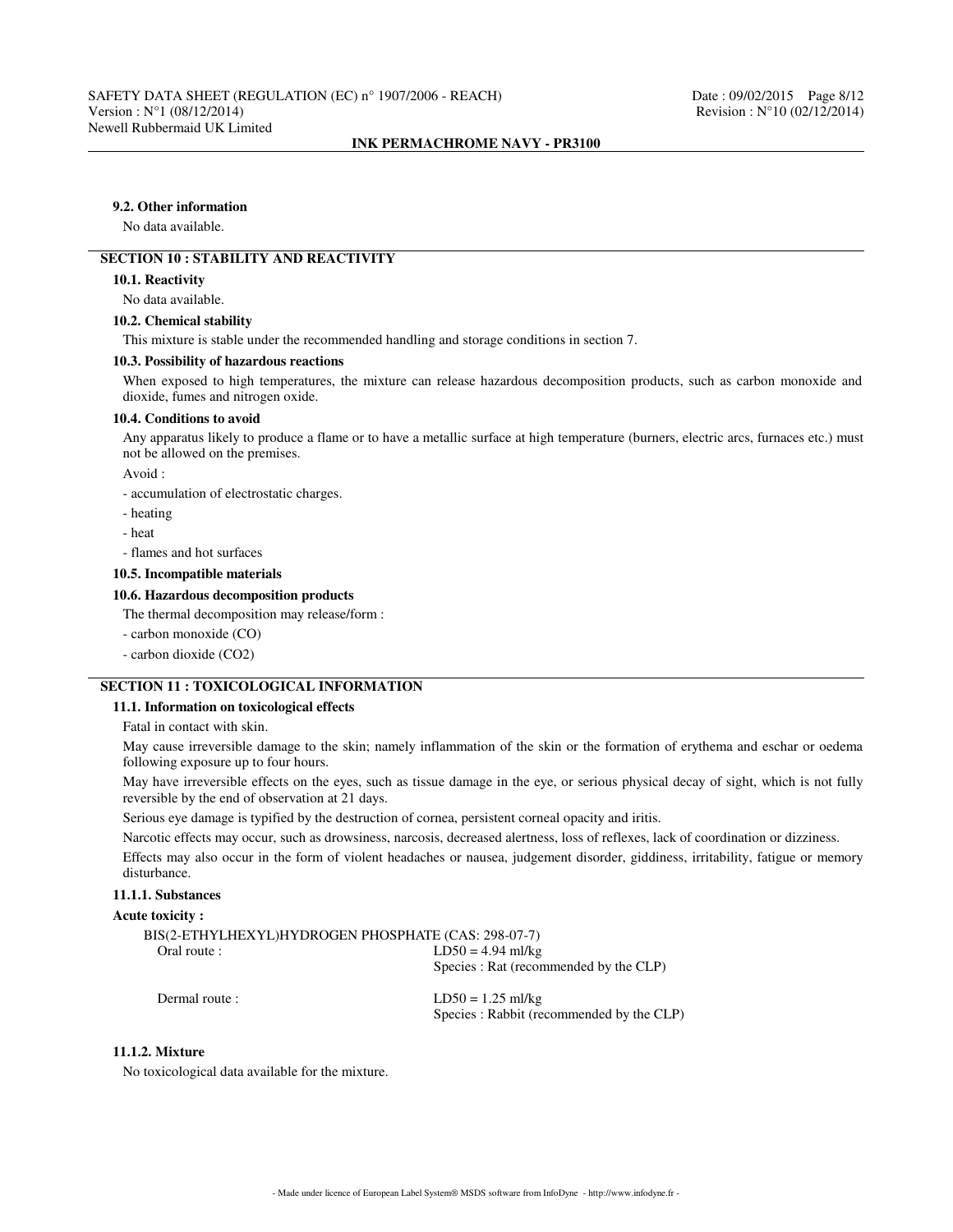# **SECTION 12 : ECOLOGICAL INFORMATION**

# **12.1. Toxicity**

### **12.1.2. Mixtures**

No aquatic toxicity data available for the mixture.

### **12.2. Persistence and degradability**

#### **12.2.1. Substances**

BIS(2-ETHYLHEXYL)HYDROGEN PHOSPHATE (CAS: 298-07-7)

no degradability data is available, the substance is considered as not degrading quickly.

#### **12.3. Bioaccumulative potential**

No data available.

### **12.4. Mobility in soil**

No data available.

### **12.5. Results of PBT and vPvB assessment**

No data available.

### **12.6. Other adverse effects**

No data available.

#### **German regulations concerning the classification of hazards for water (WGK) :**

WGK 1 (VwVwS vom 27/07/2005, KBws) : Slightly hazardous for water.

# **SECTION 13 : DISPOSAL CONSIDERATIONS**

Proper waste management of the mixture and/or its container must be determined in accordance with Directive 2008/98/EC.

### **13.1. Waste treatment methods**

Do not pour into drains or waterways.

#### **Waste :**

Waste management is carried out without endangering human health, without harming the environment and, in particular without risk to water, air, soil, plants or animals.

Recycle or dispose of waste in compliance with current legislation, preferably via a certified collector or company.

Do not contaminate the ground or water with waste, do not dispose of waste into the environment.

### **Soiled packaging :**

Empty container completely. Keep label(s) on container.

Give to a certified disposal contractor.

### **Codes of wastes (Decision 2001/573/EC, Directive 2006/12/EEC, Directive 94/31/EEC on hazardous waste) :**

08 01 13 \* sludges from paint or varnish containing organic solvents or other dangerous substances

# **SECTION 14 : TRANSPORT INFORMATION**

Transport product in compliance with provisions of the ADR for road, RID for rail, IMDG for sea and ICAO/IATA for air transport (ADR 2013 - IMDG 2012 - ICAO/IATA 2014).

# **14.1. UN number**

3175

#### **14.2. UN proper shipping name**

UN3175=SOLIDS or mixtures of solids (such as preparations and wastes) CONTAINING FLAMMABLE LIQUID, N.O.S. having a flash-point up to 60 °C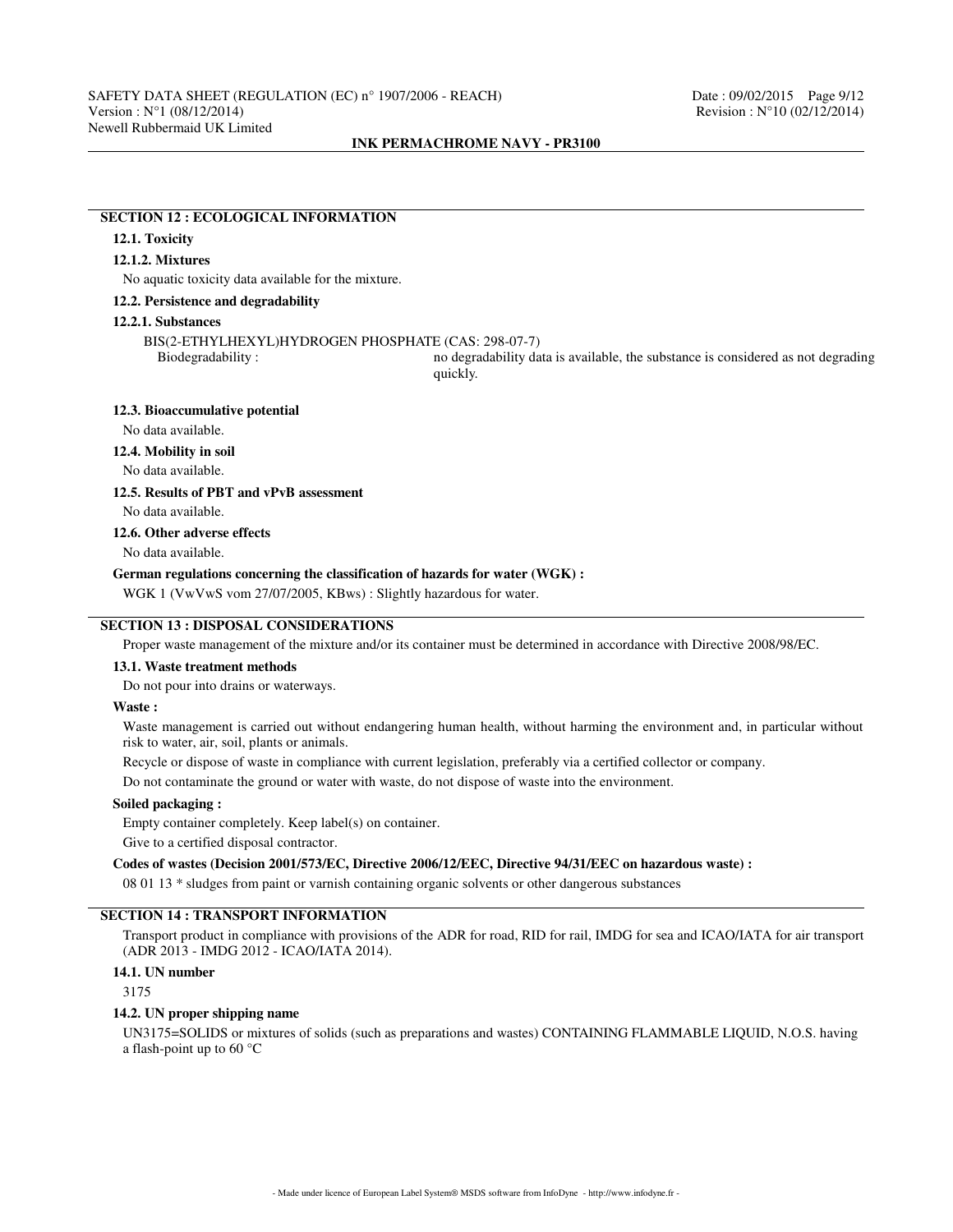### **14.3. Transport hazard class(es)**



4.1

**14.4. Packing group**

II

**14.5. Environmental hazards**

-

### **14.6. Special precautions for user**

| <b>ADR/RID</b> | Class | Code              | Pack gr. | Label    | Ident.          | LO      | Provis.         | EO             | Cat.           | Tunnel |
|----------------|-------|-------------------|----------|----------|-----------------|---------|-----------------|----------------|----------------|--------|
|                | 4.1   | 'F1               |          | 4.1      | 40              | kg      | 216 274 601     | E <sub>2</sub> |                | Е      |
|                |       |                   |          |          |                 |         |                 |                |                |        |
| <b>IMDG</b>    | Class | $2^{\circ}$ Label | Pack gr. | LO       | <b>EMS</b>      | Provis. | EO              |                |                |        |
|                | 4.1   |                   | П        | 1 kg     | $FA.S-I$        | 216 274 | E2              |                |                |        |
|                |       |                   |          |          |                 |         |                 |                |                |        |
| <b>IATA</b>    | Class | 2°Label           | Pack gr. | Passager | Passager        | Cargo   | Cargo           | note           | EQ             |        |
|                | 4.1   |                   |          | 445      | $15 \text{ kg}$ | 1448    | $50 \text{ kg}$ | A46            | E <sub>2</sub> |        |
|                | 4.1   |                   |          | Y441     | $5$ kg          |         |                 | A46            | E <sub>2</sub> |        |

For limited quantities, see part 2.7 of the OACI/IATA and chapter 3.4 of the ADR and IMDG.

For excepted quantities, see part 2.6 of the OACI/IATA and chapter 3.5 of the ADR and IMDG.

### **14.7. Transport in bulk according to Annex II of MARPOL73/78 and the IBC Code**

No data available.

# **SECTION 15 : REGULATORY INFORMATION**

# **15.1. Safety, health and environmental regulations/legislation specific for the substance or mixture**

# **- Classification and labelling information included in section 2:**

The following regulations have been used:

- Directive 67/548/EEC and its adaptations
- Directive 1999/45/EC and its adaptations
- EU Regulation No. 1272/2008 amended by EU Regulation No. 487/2013.
- EU Regulation No. 1272/2008 amended by EU Regulation No. 758/2013.
- EU Regulation No. 1272/2008 amended by EU Regulation No. 944/2013.
- EU Regulation No. 1272/2008 amended by EU Regulation No. 605/2014.

# **- Container information:**

The mixture is contained in packaging that does not exceed 125 ml.

Packaging to be fitted with child-resistant fastenings (see EC Regulation No. 1272/2008, Annex II, Part 3).

Containers to be fitted with a tactile warning of danger (see EC Regulation No. 1272/2008, Annex II, Part 3).

# **- Particular provisions :**

No data available.

**- German regulations concerning the classification of hazards for water (WGK) :**

WGK 1 (VwVwS vom 27/07/2005, KBws) : Slightly hazardous for water.

# **15.2. Chemical safety assessment**

No data available.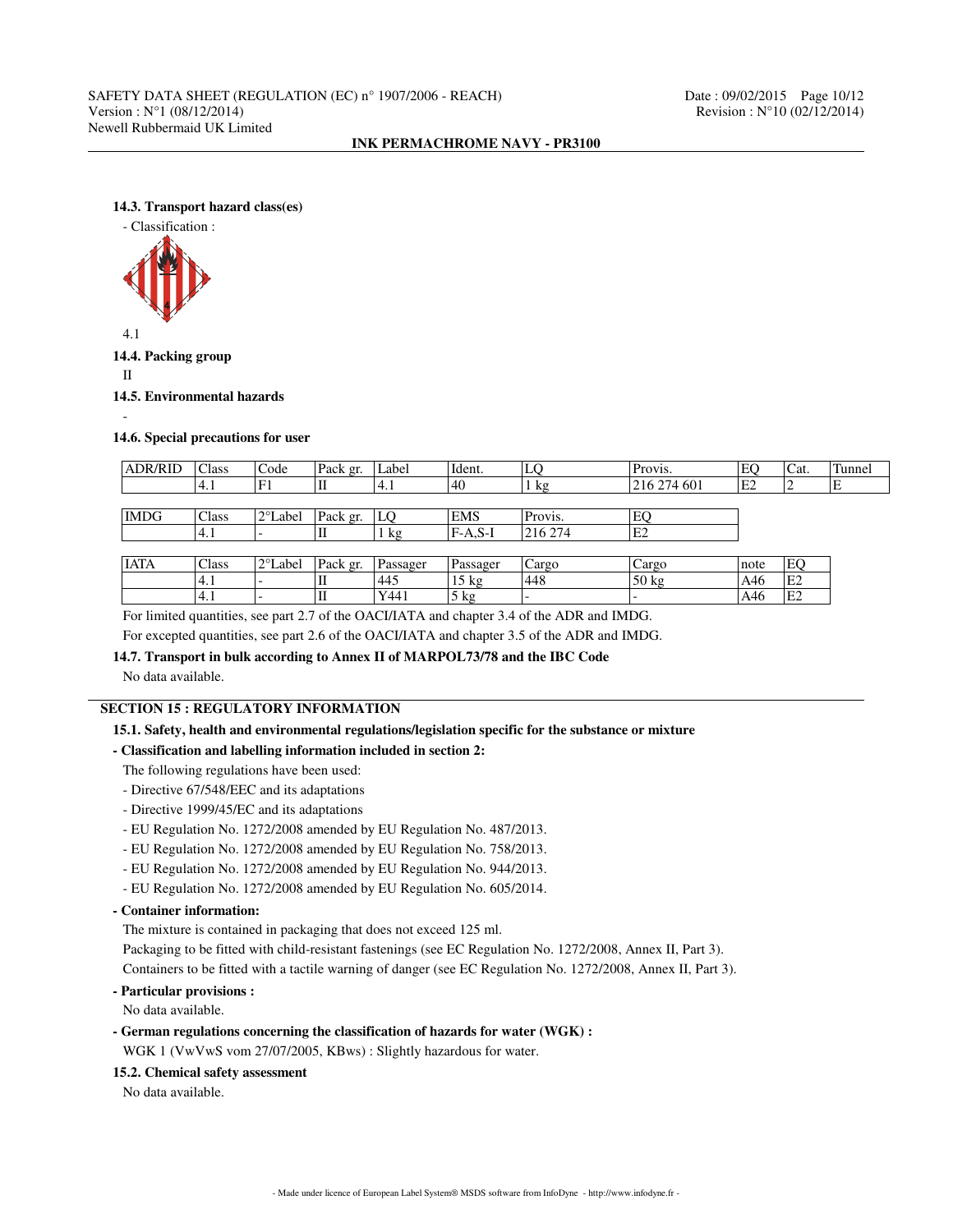# **SECTION 16 : OTHER INFORMATION**

Since the user's working conditions are not known by us, the information supplied on this safety data sheet is based on our current level of knowledge and on national and community regulations.

The mixture must not be used for other uses than those specified in section 1 without having first obtained written handling instructions.

It is at all times the responsibility of the user to take all necessary measures to comply with legal requirements and local regulations.

The information in this safety data sheet must be regarded as a description of the safety requirements relating to the mixture and not as a guarantee of the properties thereof.

# **In compliance with directives 67/548/EEC, 1999/45/EC and their amendments.**

Hazard symbols :



Contains : 603-003-00-0 PROPAN-1-OL<br>603-004-00-6 N-BUTANOL N-BUTANOL Risk phrase : R 38 Irritating to skin. R 10 Flammable. R 41 Risk of serious damage to eyes. R 67 Vapours may cause drowsiness and dizziness. Safety phrase : S  $1/2$  Keep locked up and out of the reach of children. S 26 In case of contact with eyes, rinse immediately with plenty of water and seek medical advice. S 36/39 Wear suitable protective clothing and eye/face protection. S 45 In case of accident or if you feel unwell, seek medical advice immediately (show the label where possible). S 46 If swallowed, seek medical advice immediately and show this container or label. S 25 Avoid contact with eyes. S 28 After contact with skin, wash immediately with plenty of ... (to be specified by the manufacturer). S 37 Wear suitable gloves. S 51 Use only in well-ventilated areas. S 64 If swallowed, rinse mouth with water (only if the person is conscious). S 7 Keep container tightly closed. S 20 When using do not eat or drink. S 24 Avoid contact with skin. **Title for H, EUH and R indications mentioned in section 3 :** H225 Highly flammable liquid and vapour. H226 Flammable liquid and vapour. H302 Harmful if swallowed. H312 Harmful in contact with skin. H314 Causes severe skin burns and eye damage. H315 Causes skin irritation. H318 Causes serious eye damage.